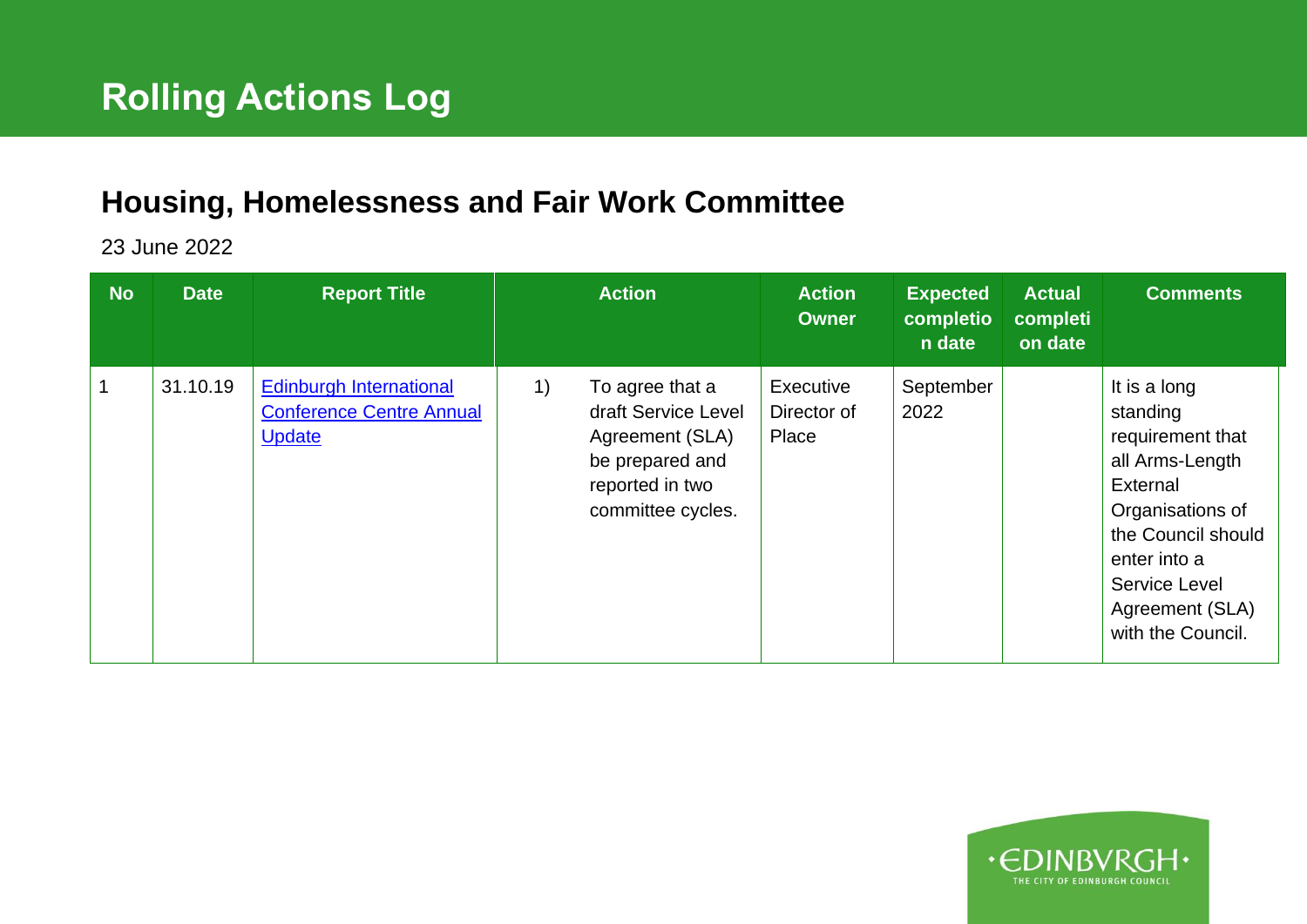| <b>No</b> | <b>Date</b> | <b>Report Title</b> | <b>Action</b> | <b>Action</b><br><b>Owner</b> | <b>Expected</b><br>completio<br>n date | <b>Actual</b><br>completi<br>on date | <b>Comments</b>                                                                                                                                                                                                                                  |
|-----------|-------------|---------------------|---------------|-------------------------------|----------------------------------------|--------------------------------------|--------------------------------------------------------------------------------------------------------------------------------------------------------------------------------------------------------------------------------------------------|
|           |             |                     |               |                               |                                        |                                      | However, given<br>that there is a<br>Shareholder<br>Agreement in<br>place and the<br>company does not<br>offer a direct<br>service to the<br>Council, it is<br>proposed that<br><b>Strategic Delivery</b><br>Agreement (SDA)<br>is put in place. |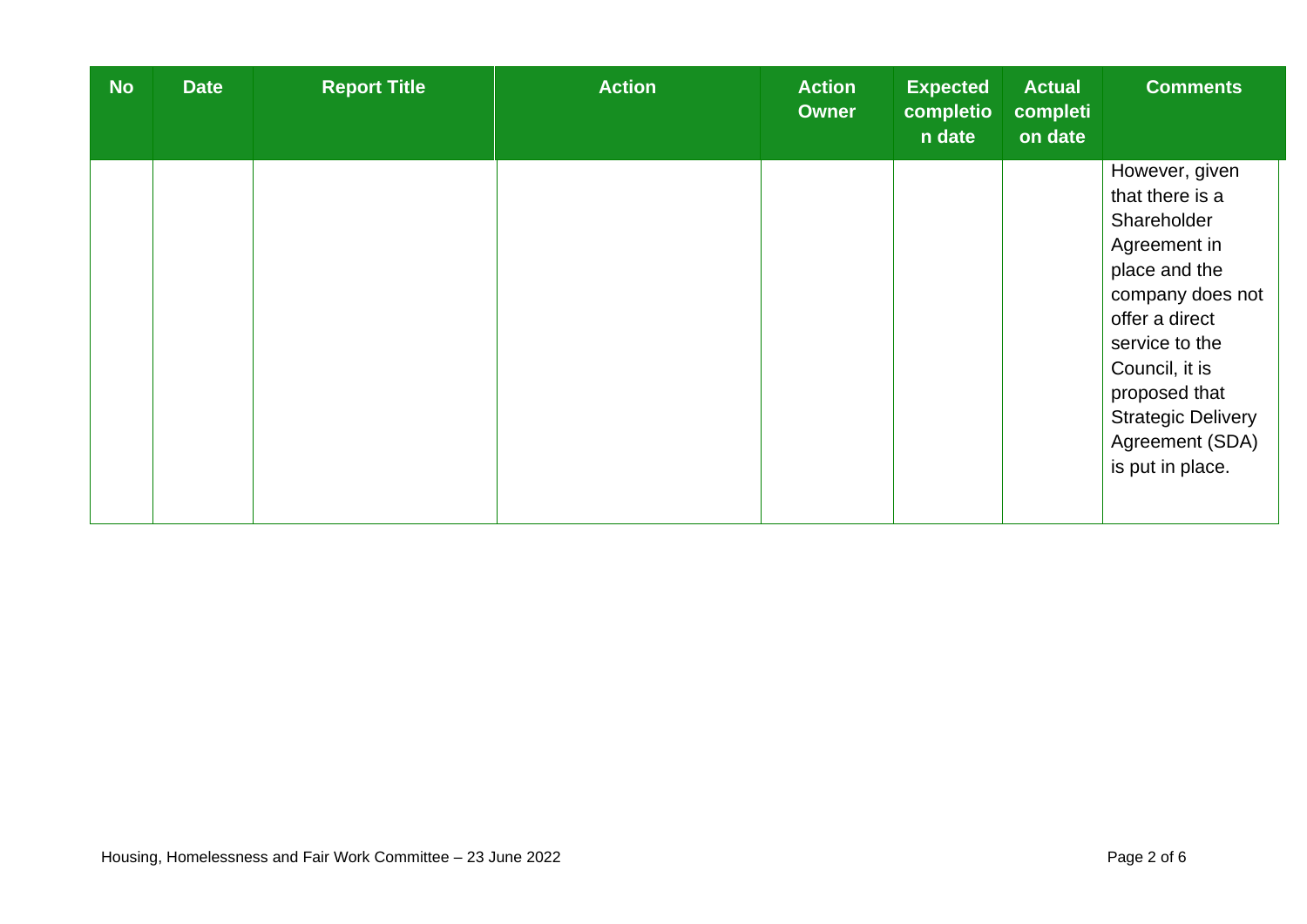| <b>No</b> | <b>Date</b> | <b>Report Title</b> | <b>Action</b> | <b>Action</b><br><b>Owner</b> | <b>Expected</b><br>completio<br>n date | <b>Actual</b><br>completi<br>on date | <b>Comments</b>                                                                                                                                                                                                                                                                                                                                                                                                                                                                                             |
|-----------|-------------|---------------------|---------------|-------------------------------|----------------------------------------|--------------------------------------|-------------------------------------------------------------------------------------------------------------------------------------------------------------------------------------------------------------------------------------------------------------------------------------------------------------------------------------------------------------------------------------------------------------------------------------------------------------------------------------------------------------|
|           |             |                     |               |                               |                                        |                                      | A draft document<br>has been prepared<br>but some of the<br>terms cannot be<br>finalised until the<br>details of other<br>legal documents<br>are also sufficiently<br>developed. These<br>dependencies are<br>unfortunately not<br>entirely within the<br>control of either<br>the Council or the<br>EICC and require<br>agreement from<br>other parties. It is,<br>however, hoped<br>that this will be<br>completed shortly,<br>and the SDA will<br>then be reported to<br>Committee for<br>consideration. |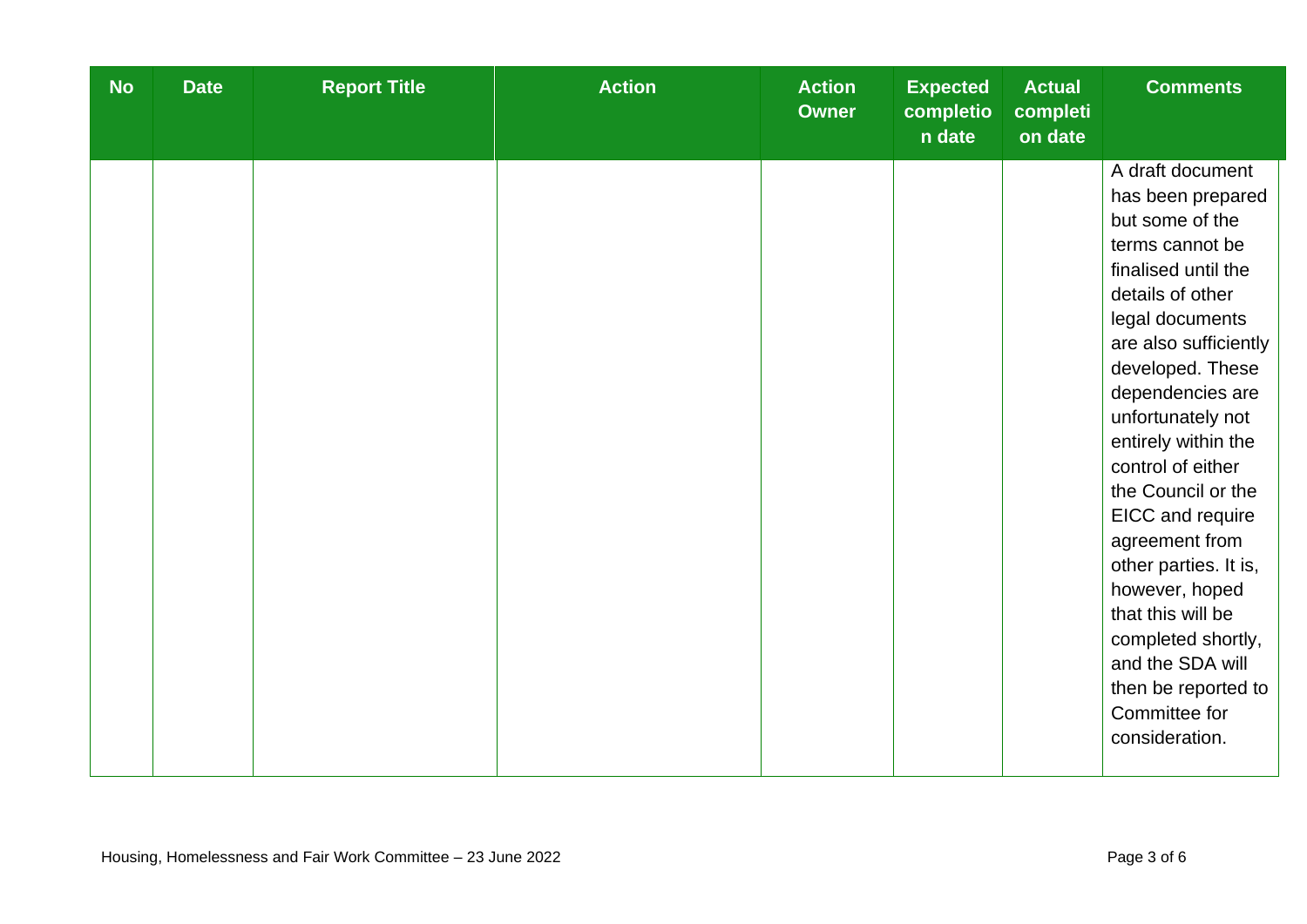| <b>No</b>      | <b>Date</b> | <b>Report Title</b>                                                           | <b>Action</b>                                                                                                                                                                                                                                                                                                                                                                                                                              | <b>Action</b><br><b>Owner</b>            | <b>Expected</b><br>completio<br>n date | <b>Actual</b><br>completi<br>on date | <b>Comments</b>                                                                                           |
|----------------|-------------|-------------------------------------------------------------------------------|--------------------------------------------------------------------------------------------------------------------------------------------------------------------------------------------------------------------------------------------------------------------------------------------------------------------------------------------------------------------------------------------------------------------------------------------|------------------------------------------|----------------------------------------|--------------------------------------|-----------------------------------------------------------------------------------------------------------|
| $\overline{2}$ | 18.03.21    | <b>Community-Led Factoring</b>                                                | Agrees to receive a progress<br>update on this work within 12<br>months, including possible<br>solutions for any areas not<br>currently covered by factoring<br>arrangements.                                                                                                                                                                                                                                                              | Executive<br>Director of<br>Place        | March<br>2023                          |                                      | An update was<br>included in the<br>Craigmillar<br>Regeneration<br>Update report in<br><b>March 2022.</b> |
| 3              | 03.09.21    | <b>Rent Collection and</b><br><b>Assistance for Council</b><br><b>Tenants</b> | 1)<br>Notes the positive<br>inclusion of the<br>additional step, pre<br>court action, of<br>referrals to the multi-<br>disciplinary team.<br>Recognises that 84%<br>of tenants referred<br>have had positive<br>engagement with the<br>team<br>Therefore, asks that<br>consideration is given<br>to how this team can<br>be effectively<br>expanded, with an<br>emphasis on early<br>intervention, and<br>report back through<br>the RRTP. | <b>Executive</b><br>Director of<br>Place | September<br>2022                      |                                      |                                                                                                           |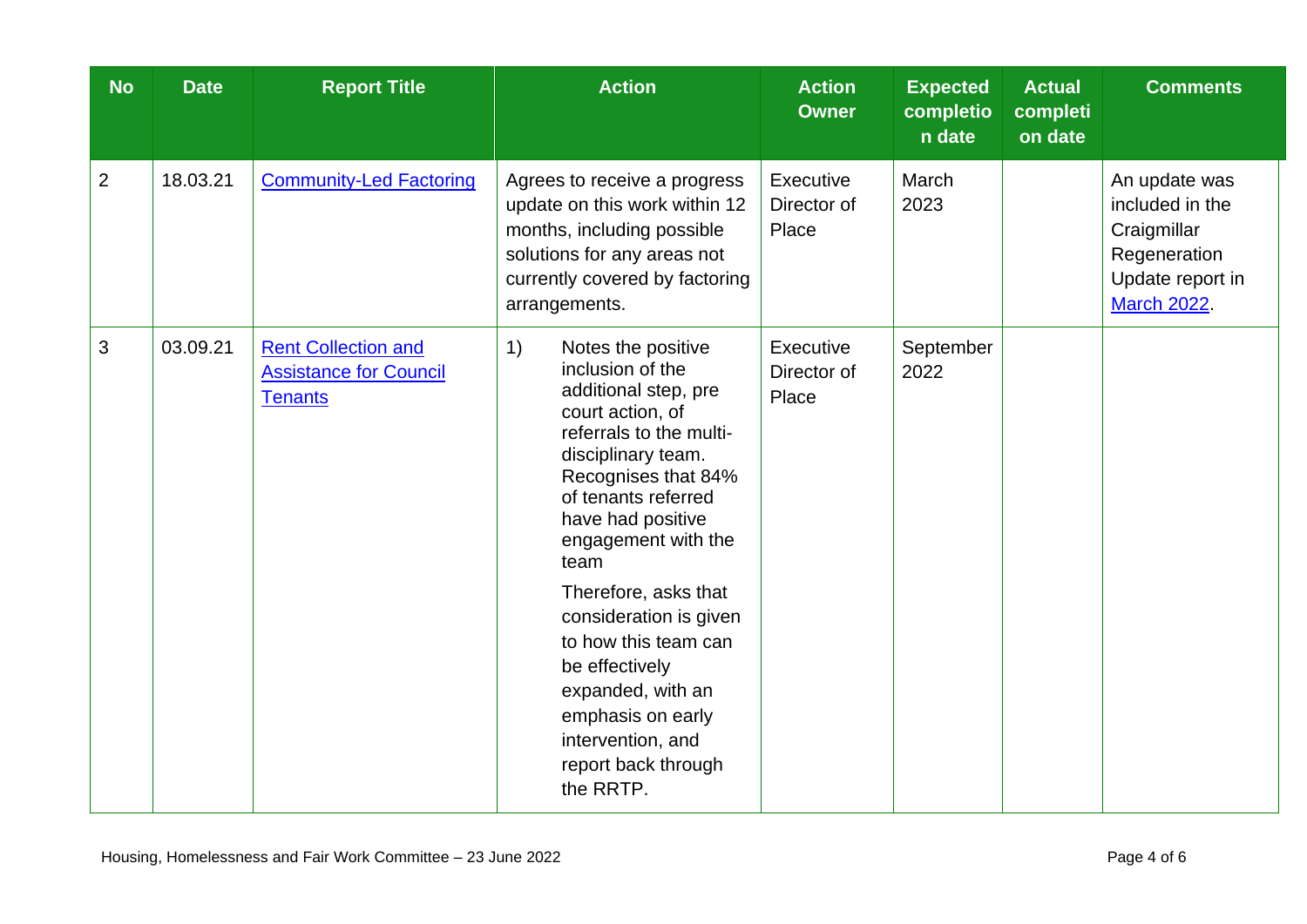| <b>No</b> | <b>Date</b> | <b>Report Title</b>                                                  | <b>Action</b>                                                                                                                                                                                                            | <b>Action</b><br><b>Owner</b>     | <b>Expected</b><br>completio<br>$n$ date | <b>Actual</b><br>completi<br>on date | <b>Comments</b> |
|-----------|-------------|----------------------------------------------------------------------|--------------------------------------------------------------------------------------------------------------------------------------------------------------------------------------------------------------------------|-----------------------------------|------------------------------------------|--------------------------------------|-----------------|
|           |             |                                                                      | 2)<br>To agree to Business<br>Bulletin updates on<br>locality drop in events,<br>as referenced in 4.5.2<br>of the report. Updates<br>would be circulated to<br>all elected members<br>for information.                   | Executive<br>Director of<br>Place | August<br>2022                           |                                      |                 |
| 4         | 24.03.22    | 2022/23 Housing Revenue<br><b>Account (HRA) Capital</b><br>Programme | Agree to receive a progress<br>report within three committee<br>cycles on progress with the<br>stock condition survey, mixed<br>tenure area regeneration and<br>the development of the whole<br>house retrofit programme | Executive<br>Director of<br>Place | September<br>2022                        |                                      |                 |
| 5         | 24.03.22    | <b>Gig Economy Task Force</b>                                        | 1)<br>Agree to consider a<br>report by Autumn 2022<br>on progress on plans<br>for delivery of task<br>force priority<br>recommendations 1<br>and 2                                                                       | Executive<br>Director of<br>Place | November<br>2022                         |                                      |                 |